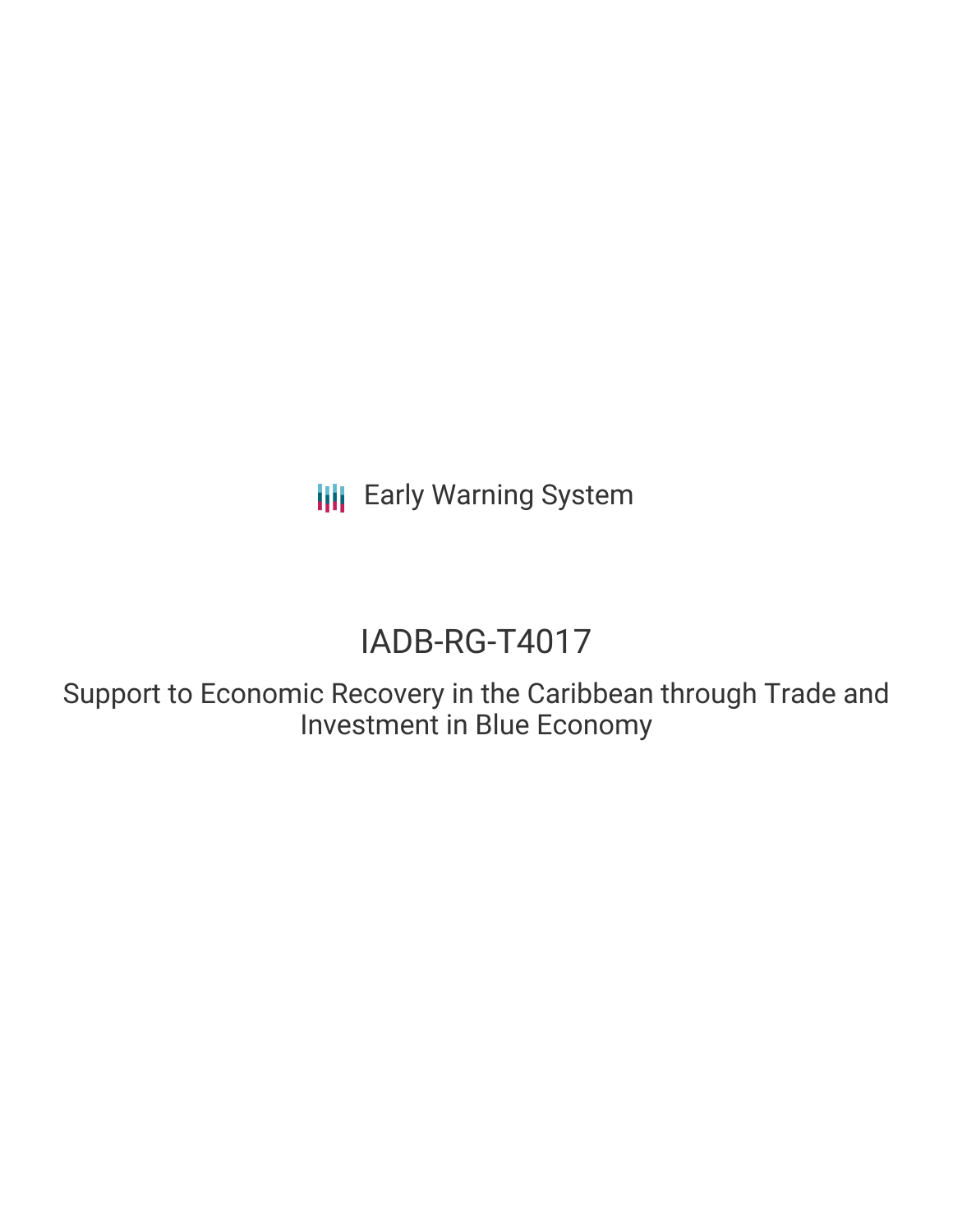

### **Quick Facts**

| <b>Financial Institutions</b>  | Inter-American Development Bank (IADB)    |
|--------------------------------|-------------------------------------------|
| <b>Status</b>                  | Approved                                  |
| <b>Bank Risk Rating</b>        |                                           |
| <b>Borrower</b>                | Regional                                  |
| <b>Sectors</b>                 | Industry and Trade, Technical Cooperation |
| <b>Investment Type(s)</b>      | <b>Advisory Services</b>                  |
| <b>Investment Amount (USD)</b> | $$0.41$ million                           |
| <b>Project Cost (USD)</b>      | $$0.41$ million                           |
|                                |                                           |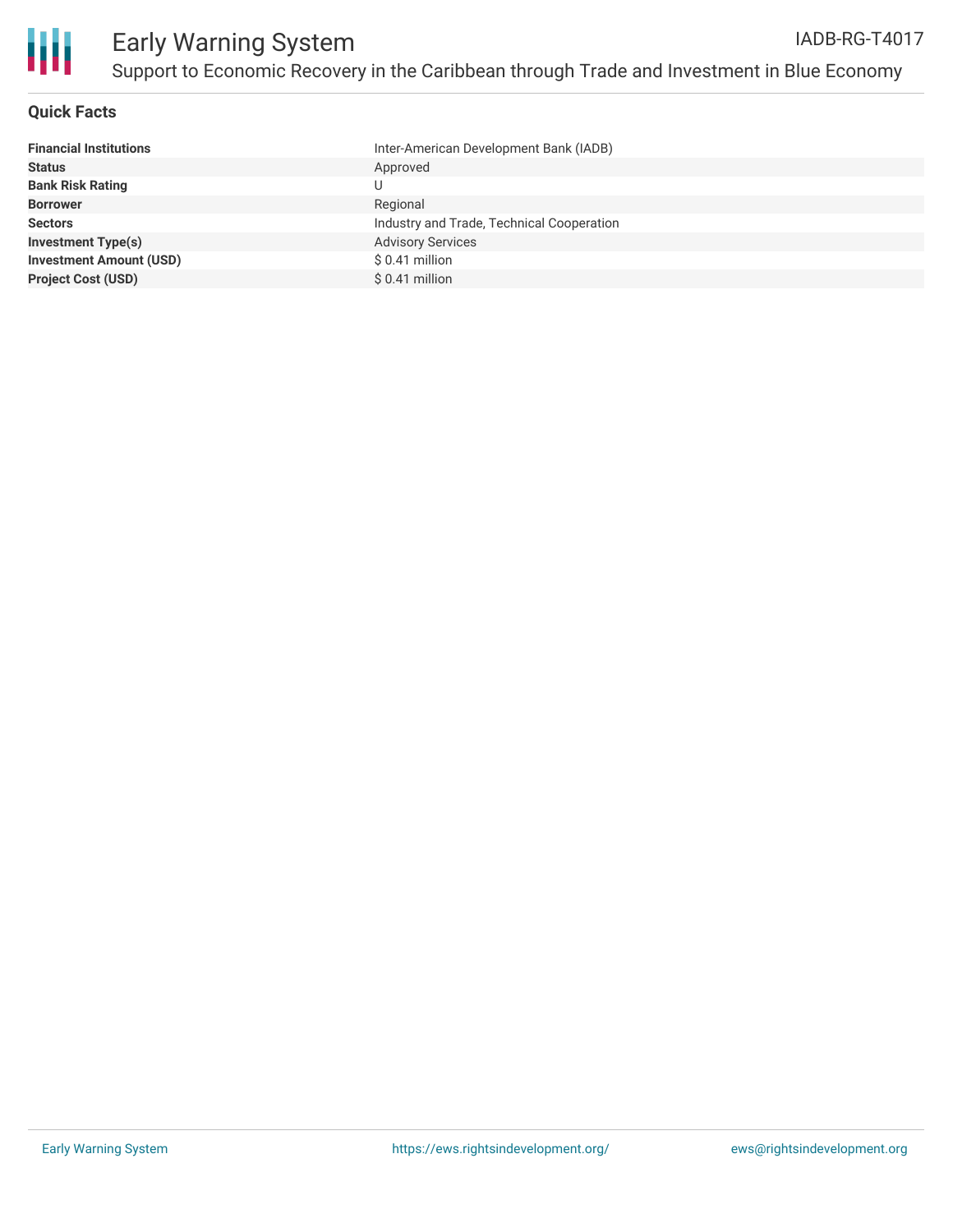

## **Project Description**

The objective of this Technical Cooperation is to increase capacity to attract private sector investment into the Blue Economy in the Caribbean as a mean to generate employment, growth, diversification of the economy and the reach of SDGs targets.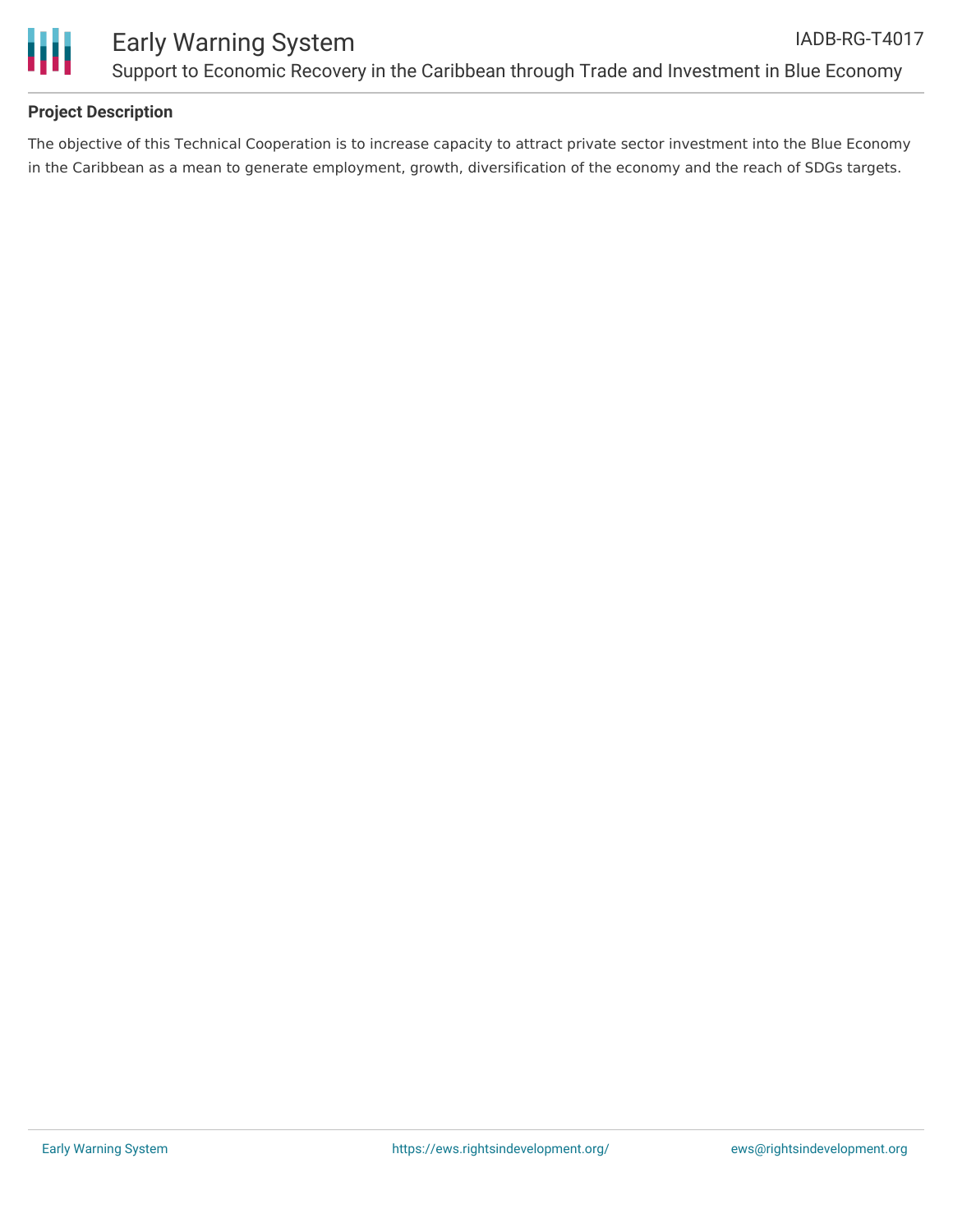

### Early Warning System Support to Economic Recovery in the Caribbean through Trade and Investment in Blue Economy IADB-RG-T4017

#### **Investment Description**

• Inter-American Development Bank (IADB)